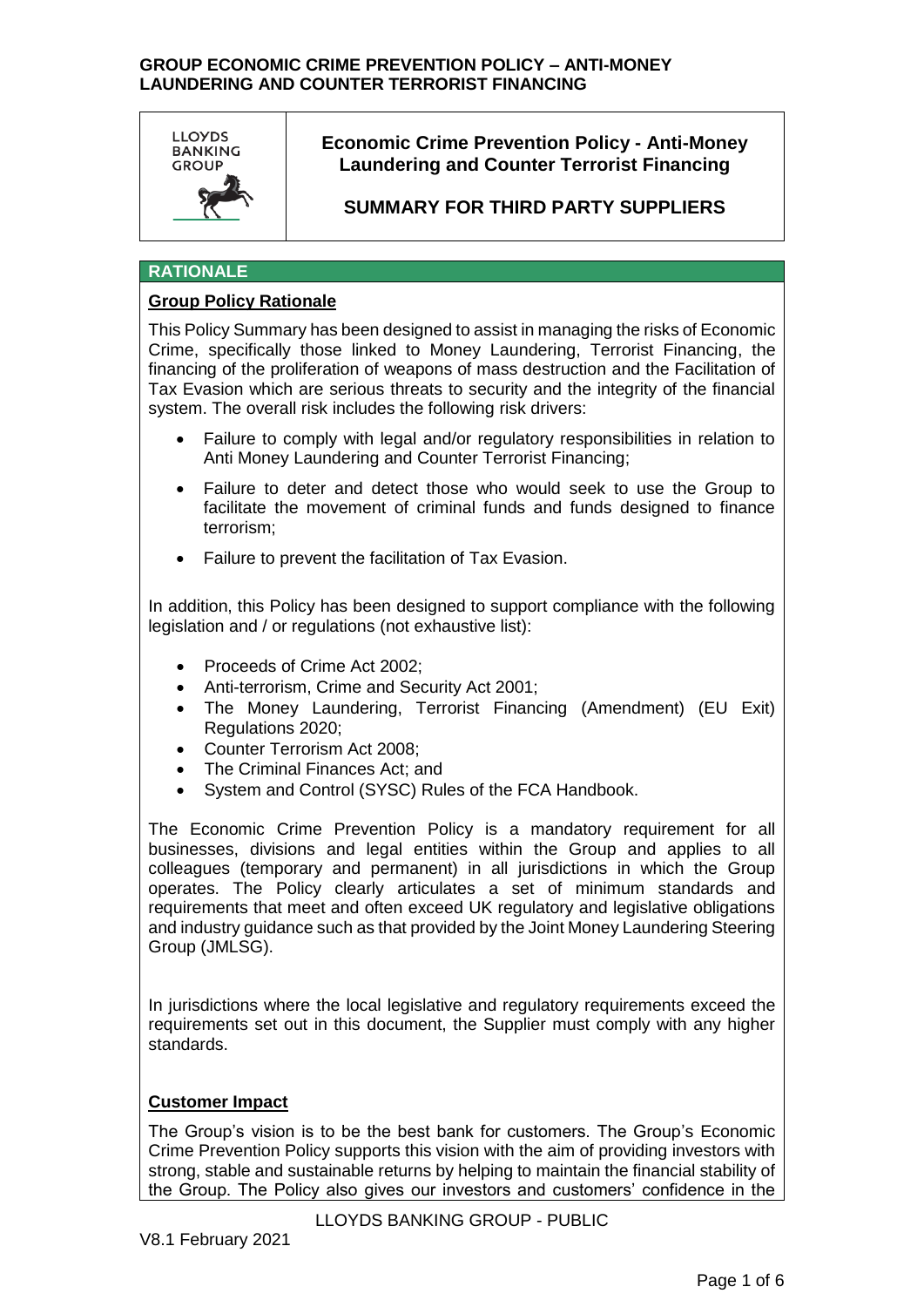strength and integrity of the Group's compliance with legal and regulatory requirements. This is achieved by providing:

- Clarity on the Economic Crime Prevention Policy and risk appetite, ensuring that the Group minimises the risk of its products, services or colleagues being used to launder the proceeds of crime, fund terrorism or facilitate Tax Evasion;
- Guidance on the risk-based training programme which allows colleagues to serve its customers in line with legislation, regulation and the Group's risk appetite; and
- Guidance which allows businesses to implement internal processes and controls including appropriate Customer Due Diligence, effective customer screening and transaction monitoring processes.

# **SCOPE**

An external party supplying services to the Group or performing services on the Group's behalf will be expected to comply with the Group's Economic Crime Prevention Policy where those services form part of the Group's regulated activities.

## **In all other circumstances, this Policy is not applicable to third-party suppliers of goods or services to the Group.**

Typical circumstances that **will** result in the AML/CTF requirements of the Economic Crime Prevention Policy being applicable include the following services:

- On-boarding or introducing customers;
- Processing customer transactions;
- Providing the Group's financial products to customers; and
- Providing risk, compliance or audit services to the Group.

Typical circumstances that **will not** result in the AML/CTF requirements of the Economic Crime Prevention Policy being applicable include:

- Providing goods to the Group;
- Performing services unrelated to the Group's regulated activities (e.g. security, transport, catering, printing, etc.); and
- Conducting activities outside the scope of Regulation 8 of the UK Money Laundering, Counter Terrorist Financing (Amendment) (EU Exit) Regulations 2020(or equivalent).

# **MANDATORY REQUIREMENTS – GENERAL**

- The supplier must comply with any Legal or Regulatory obligations to which they are subject in their own right, for example, by virtue of their falling within the scope of Regulation 8 of the UK Money Laundering, Counter Terrorist Financing (Amendment) (EU Exit) Regulations 2020 (or equivalent).
- The supplier must not engage in any conduct that results in it, or another party:
	- $\circ$  concealing, disguising, converting or transferring criminal property or terrorist funds;
	- o entering into, or becoming concerned in an arrangement that facilitates the acquisition, retention, use or control of criminal property or terrorist funds;
	- o acquiring, using or possessing criminal property or terrorist funds; or
	- o facilitating Tax Evasion.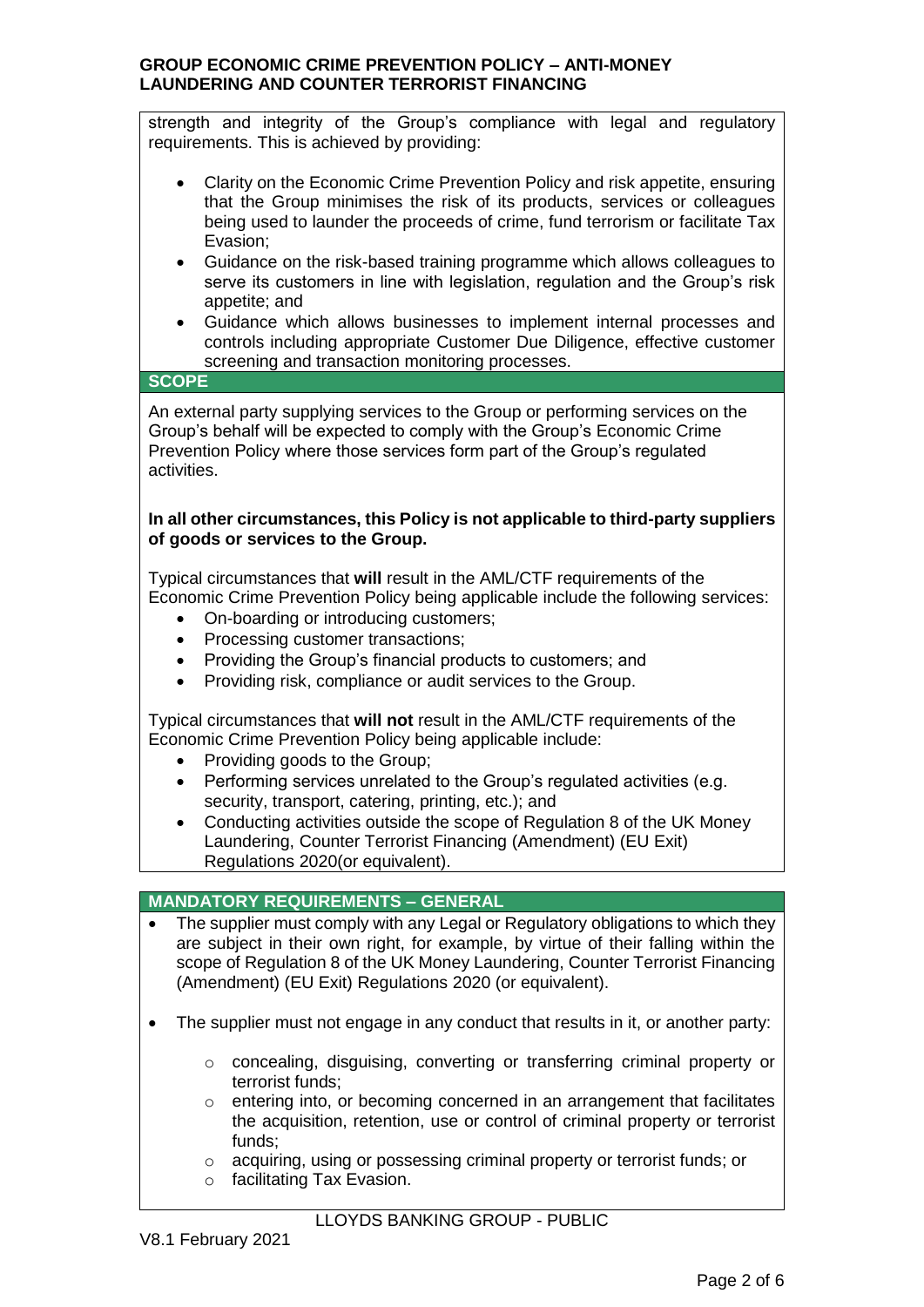- Where the Supplier is supplying a service to Lloyds Banking Group or performing a service on behalf of the Group that forms part of the Group's regulated activities and for which Lloyds Banking Group retains accountability, the Group will define for the supplier the specific requirements of the Economic Crime Prevention Policy relevant to that service. This may include some or all of the following:
	- o Assessment of money laundering and terrorist financing risk;
	- o Customer Due Diligence / Ongoing Customer Due Diligence (including forwarding CDD material upon request);
	- o Transaction Monitoring;
	- o Suspicious Activity Reporting;
	- o Responding to Court Orders;
	- o Provision of Management Information;
	- o Staff Training; and
	- o Record Keeping.

In all cases, Lloyds Banking Group will perform ongoing monitoring, oversight and assurance of the supplier's activities to ensure compliance with the Economic Crime Prevention Policy.

| <b>KEY CONTROLS</b>                                                                                                                                                              |                                                                                                                                                                                                                                                                                                                                                                                                                                                                                                                     |                                                                                |  |  |
|----------------------------------------------------------------------------------------------------------------------------------------------------------------------------------|---------------------------------------------------------------------------------------------------------------------------------------------------------------------------------------------------------------------------------------------------------------------------------------------------------------------------------------------------------------------------------------------------------------------------------------------------------------------------------------------------------------------|--------------------------------------------------------------------------------|--|--|
| <b>Control Title</b>                                                                                                                                                             | <b>Control Description</b>                                                                                                                                                                                                                                                                                                                                                                                                                                                                                          | <b>Frequency</b>                                                               |  |  |
| <b>Anti-Money Laundering &amp;</b><br><b>Counter Terrorist</b><br><b>Financing Training</b>                                                                                      | 1. AML/CTF training<br>program in place.                                                                                                                                                                                                                                                                                                                                                                                                                                                                            | 1. Annual review or<br>any changes in<br>applicable<br>regulation/legislation. |  |  |
| Third Party Suppliers must<br>ensure that all staff (new<br>and existing staff) complete<br>Anti Money Laundering and<br><b>Counter Terrorist Finance</b><br>(AML&CTF) Training. | 2. Management<br>Information (MI):<br>• Number of staff<br>expected to complete<br>annual training;<br>• Number of staff who<br>have completed<br>annual training;<br>• Number of new staff<br>expected to complete<br>training before<br>undertaking any<br>activity on behalf of<br>the Group;<br>• Number of new staff<br>who have completed<br>training before<br>undertaking any<br>activity on behalf of<br>the Group;<br>• Ensure evidence is<br>available upon<br>request by the Group<br>supplier manager. | 2. Annually                                                                    |  |  |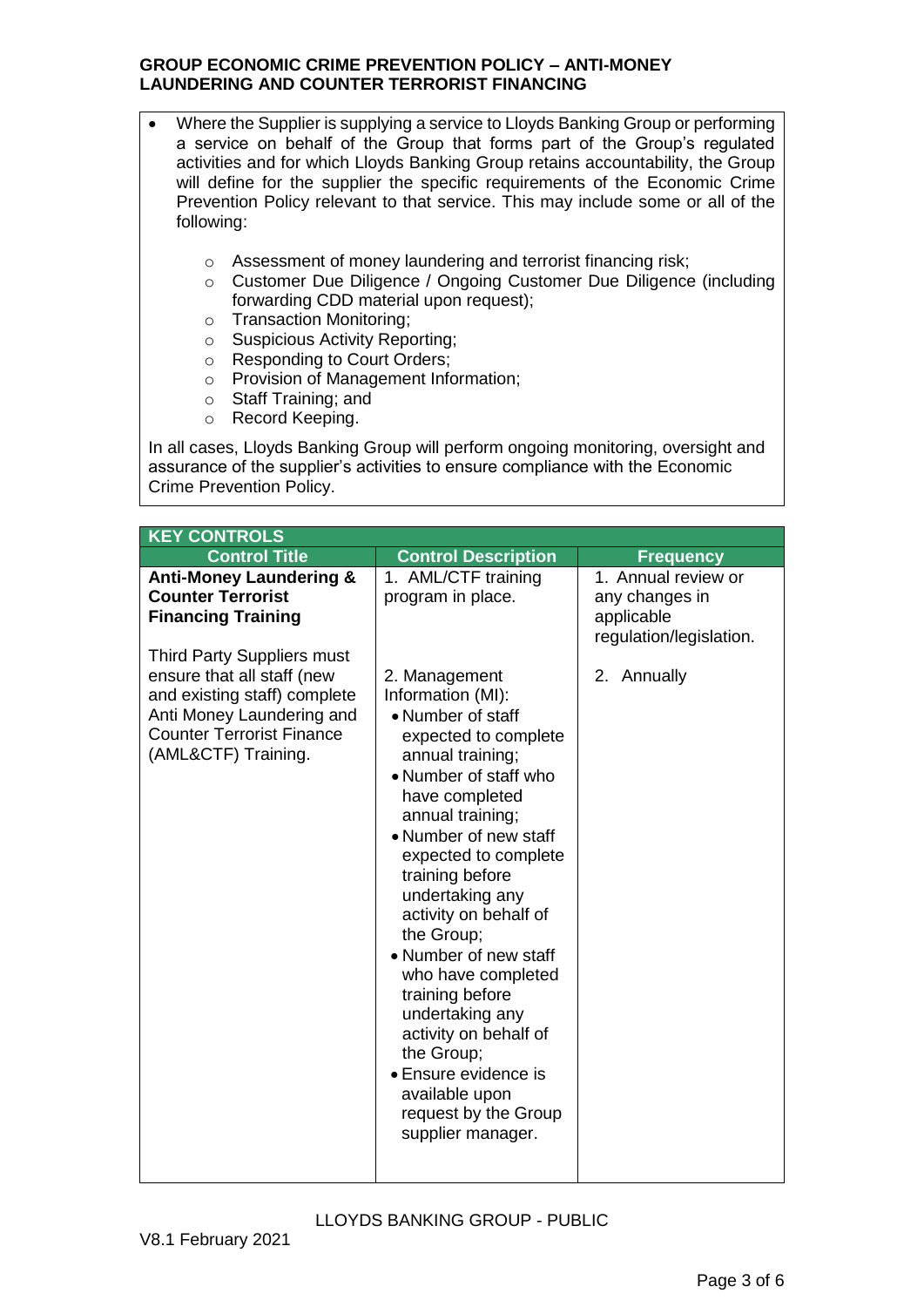| <b>Completion of New to</b><br><b>Bank Customer Due</b><br><b>Diligence (CDD) including</b><br><b>Enhanced Customer Due</b><br><b>Diligence (EDD) (where</b><br>applicable)<br>Third Parties must ensure<br>due diligence is in place<br>(commensurate to the level<br>of risk) to cover all aspects<br>of CDD and EDD (including<br>beneficial owners) in line<br>with the requirements of<br>prevailing Money | 1. Sample checking of<br>New to Bank Due<br>Diligence records.<br>$2.$ MI:<br>• Number of accounts<br>opened;<br>• Number of accounts<br>sampled;<br>• Number of failures e.g.<br>where the correct level<br>of due diligence cannot<br>be evidenced. | Monthly                                                              |
|-----------------------------------------------------------------------------------------------------------------------------------------------------------------------------------------------------------------------------------------------------------------------------------------------------------------------------------------------------------------------------------------------------------------|-------------------------------------------------------------------------------------------------------------------------------------------------------------------------------------------------------------------------------------------------------|----------------------------------------------------------------------|
| Laundering Regulations.<br><b>Ongoing Customer Due</b><br>Diligence (ODD)                                                                                                                                                                                                                                                                                                                                       | 1. Sample checking of<br>ODD records.                                                                                                                                                                                                                 | Monthly                                                              |
| Third Parties must conduct<br>ongoing monitoring of<br>customer relationships to<br>ensure existing records<br>remain up to date.                                                                                                                                                                                                                                                                               | $2.$ MI:<br>• Number of accounts<br>subject to ODD review;<br>• Number of ODD<br>cases sampled;<br>• Number of failures e.g.<br>where completion of<br>ODD cannot be<br>evidenced or is<br>incomplete.                                                |                                                                      |
| <b>Politically Exposed</b><br><b>Persons (PEPs)</b>                                                                                                                                                                                                                                                                                                                                                             | 1. Customer screening<br>must be in place to                                                                                                                                                                                                          | 1. Screening must be<br>performed:                                   |
| Third Parties must have<br>appropriate systems and<br>procedures to identify where<br>a new or existing customer<br>relationship (including                                                                                                                                                                                                                                                                     | identify PEPs at new to<br>bank (NTB) or where an<br>existing relationship<br>may become<br>categorised as a PEP.                                                                                                                                     | • NTB within 24 hours;<br>• Existing customers -<br>daily screening. |
| beneficial owner) is a PEP.                                                                                                                                                                                                                                                                                                                                                                                     | 2. MI:                                                                                                                                                                                                                                                | 2. Monthly.                                                          |
|                                                                                                                                                                                                                                                                                                                                                                                                                 | • Number of PEP<br>relationships identified.                                                                                                                                                                                                          |                                                                      |
| <b>Suspicious Activity</b><br><b>Reporting (SAR)</b><br>Third Parties must ensure<br>that where knowledge or<br>reasonable suspicion exists<br>that a person has been                                                                                                                                                                                                                                           | 1. Suspicious activity<br>reports - Procedures<br>must be in place that<br>provide a mechanism<br>for reporting internal<br>suspicion when<br>operating in the course                                                                                 | 1. Procedures reviewed<br>at least annually                          |
| engaged in money<br>laundering or has identified<br>that criminal / terrorist<br>property exists the Third<br>Party must ensure that a<br>suspicious activity report is                                                                                                                                                                                                                                         | of business.<br>2. MI:<br>• Number of suspicious<br>activity reports raised.                                                                                                                                                                          | 2. Monthly.                                                          |

LLOYDS BANKING GROUP - PUBLIC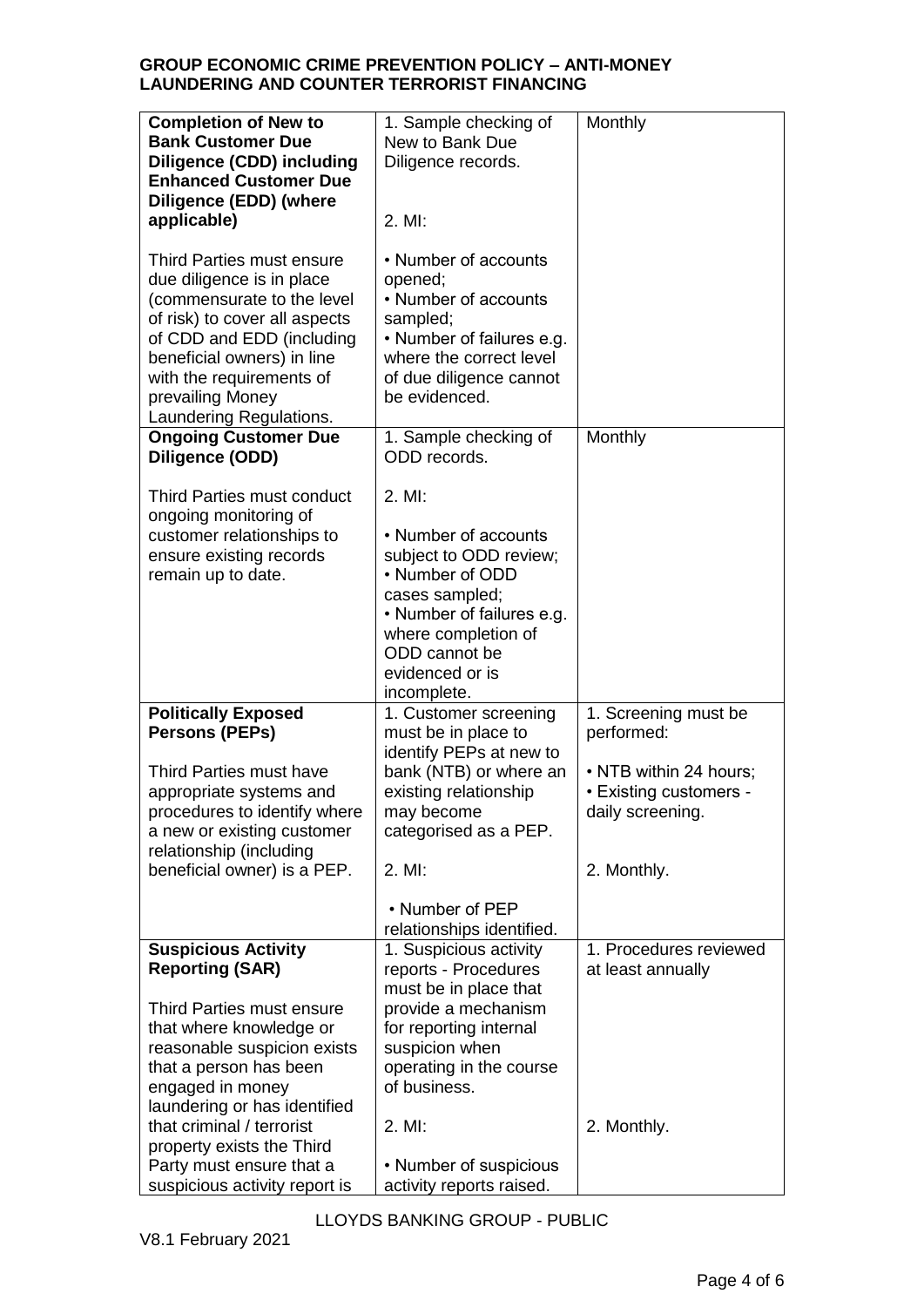| made to the appropriate<br>Nominated Officer.                                                                                                                                                                                                                                    |                                                                                                                                                                                                                                                                                                                |                                                                              |  |
|----------------------------------------------------------------------------------------------------------------------------------------------------------------------------------------------------------------------------------------------------------------------------------|----------------------------------------------------------------------------------------------------------------------------------------------------------------------------------------------------------------------------------------------------------------------------------------------------------------|------------------------------------------------------------------------------|--|
| <b>Record Keeping</b><br>Third Parties must ensure<br>that information relating to<br>CDD including transactional<br>data is retained in<br>accordance with prevailing<br><b>UK Money Laundering</b><br>Regulations and retrievable<br>upon request within agreed<br>timescales. | 1. Procedures in place<br>that ensure<br>documentation retained<br>(whether physical or<br>electronic) is accurate,<br>legible and kept for an<br>agreed period of time. It<br>must include the<br>mechanism for retrieval<br>to agreed timescales.                                                            | 1. Procedures reviewed<br>at least annually.                                 |  |
|                                                                                                                                                                                                                                                                                  | $2.$ MI:                                                                                                                                                                                                                                                                                                       | 2. Monthly.                                                                  |  |
|                                                                                                                                                                                                                                                                                  | • Number of instances<br>where requests for<br>information have not<br>been met.                                                                                                                                                                                                                               |                                                                              |  |
| <b>Governance</b>                                                                                                                                                                                                                                                                | The appointed individual<br>must ensure that:                                                                                                                                                                                                                                                                  |                                                                              |  |
| An individual must be<br>appointed within the Third<br>Party who has primary<br>responsibility for the Anti<br>Money Laundering and<br><b>Counter Terrorist Financing</b><br>control framework.                                                                                  | 1. Documented policies<br>and procedures in<br>relation to AML&CTF<br>are maintained and<br>meet regulatory and<br>legislative obligations.                                                                                                                                                                    | 1. Annual review or any<br>change in applicable<br>regulation / legislation. |  |
|                                                                                                                                                                                                                                                                                  | 2. MI is produced that<br>includes details on the<br>levels of compliance in<br>relation to:<br>Staff training;<br>Due Diligence<br>$\bullet$<br>completeness<br>(CDD/EDD);<br>ODD;<br><b>PEP Screening</b><br>activities;<br><b>SAR</b> escalation<br>activities;<br>Record keeping.<br>MI must also identify | 2. Monthly.                                                                  |  |
|                                                                                                                                                                                                                                                                                  | where remedial action is<br>required.                                                                                                                                                                                                                                                                          |                                                                              |  |
|                                                                                                                                                                                                                                                                                  | 3. An independent<br>oversight and<br>monitoring programme<br>is in place;                                                                                                                                                                                                                                     | 3.<br>Annual review or<br>ad hoc as<br>required                              |  |
|                                                                                                                                                                                                                                                                                  | 4. Governance<br>arrangements are in                                                                                                                                                                                                                                                                           |                                                                              |  |